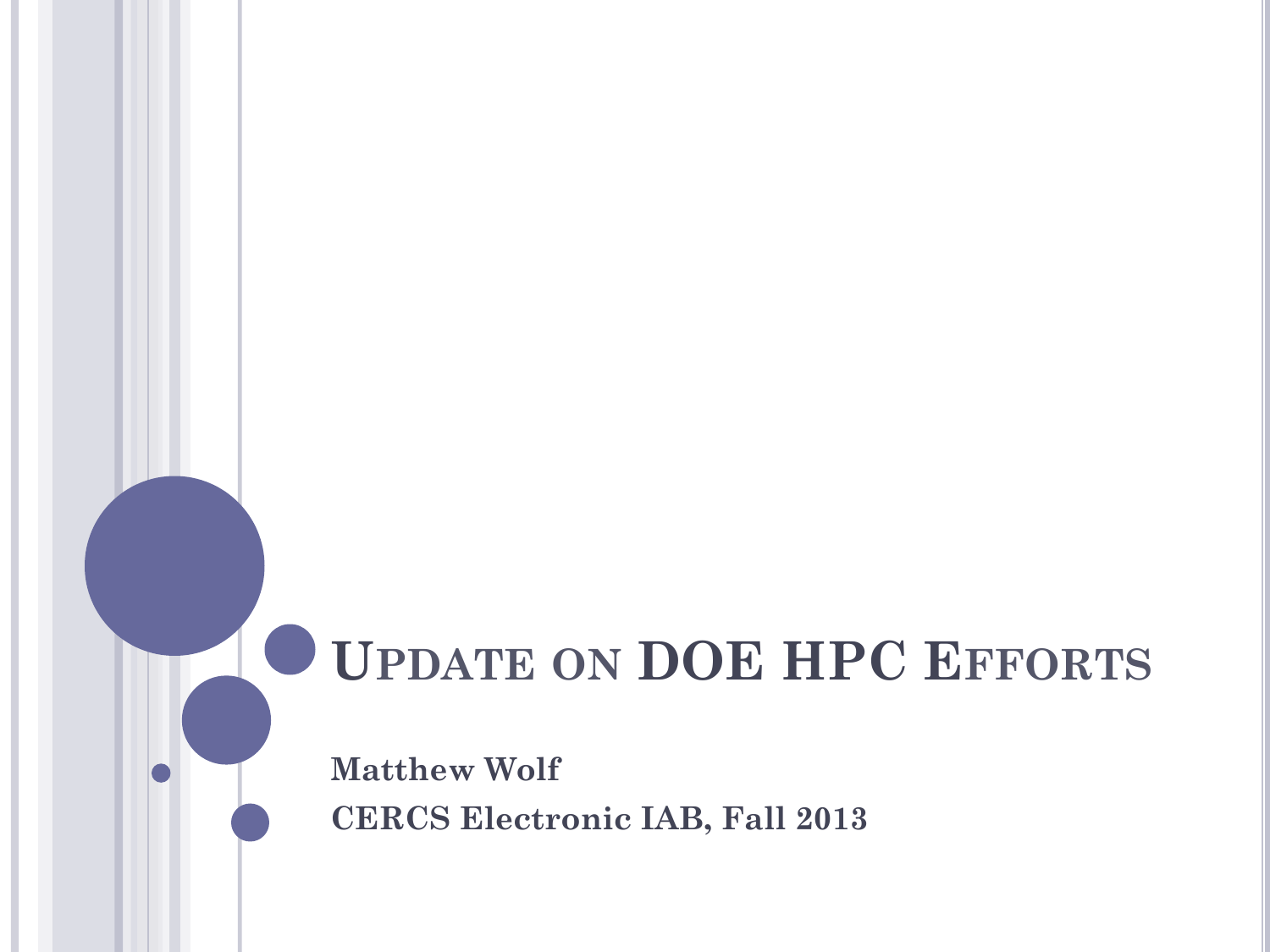# ON-GOING RESEARCH

- ¢ A number of existing projects and extensions on previous projects in the HPC space, particularly leading towards Exascale systems design
	- Transactional support for distributed workflows
	- Staging transports for ADIOS
	- Streaming paradigms for exascale runtimes
	- Planning and placement for co-scheduled execution & NVRAM execution
	- Containerized execution and management of HPC workflows
- ¢ Primary contacts:
	- Oak Ridge National Laboratory, Sandia National Laboratories (both sites)
- ¢ Associates:
	- Lawrence Berkeley National Laboratory, Intel, HP, UT Austin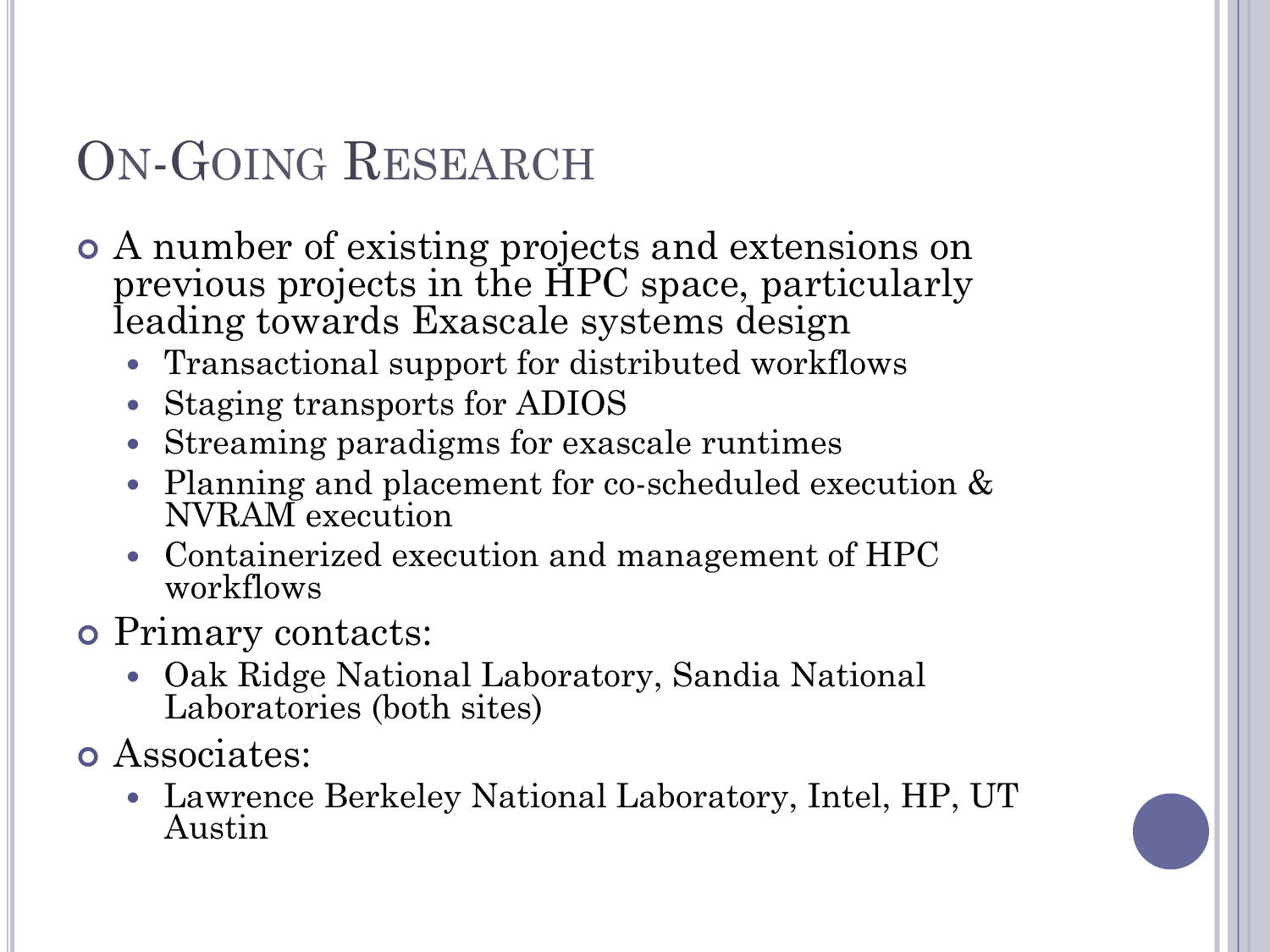## SPECIFIC PROJECTS

¢ These topics all come from particular joint funded projects:

- Sandia: HPC internal funding
- Sandia et al: Hobbes ExaOS proposal (new start)
- LBNL et al: Scientific Data Analysis and Visualization (SDAV) Institute
- ORNL et al: RSVP runtime staging (extension)
- Sandia et al: ExaCT CoDesign Center

¢ Related:

• NVM work w/Intel & HP, RDAV funding from NSF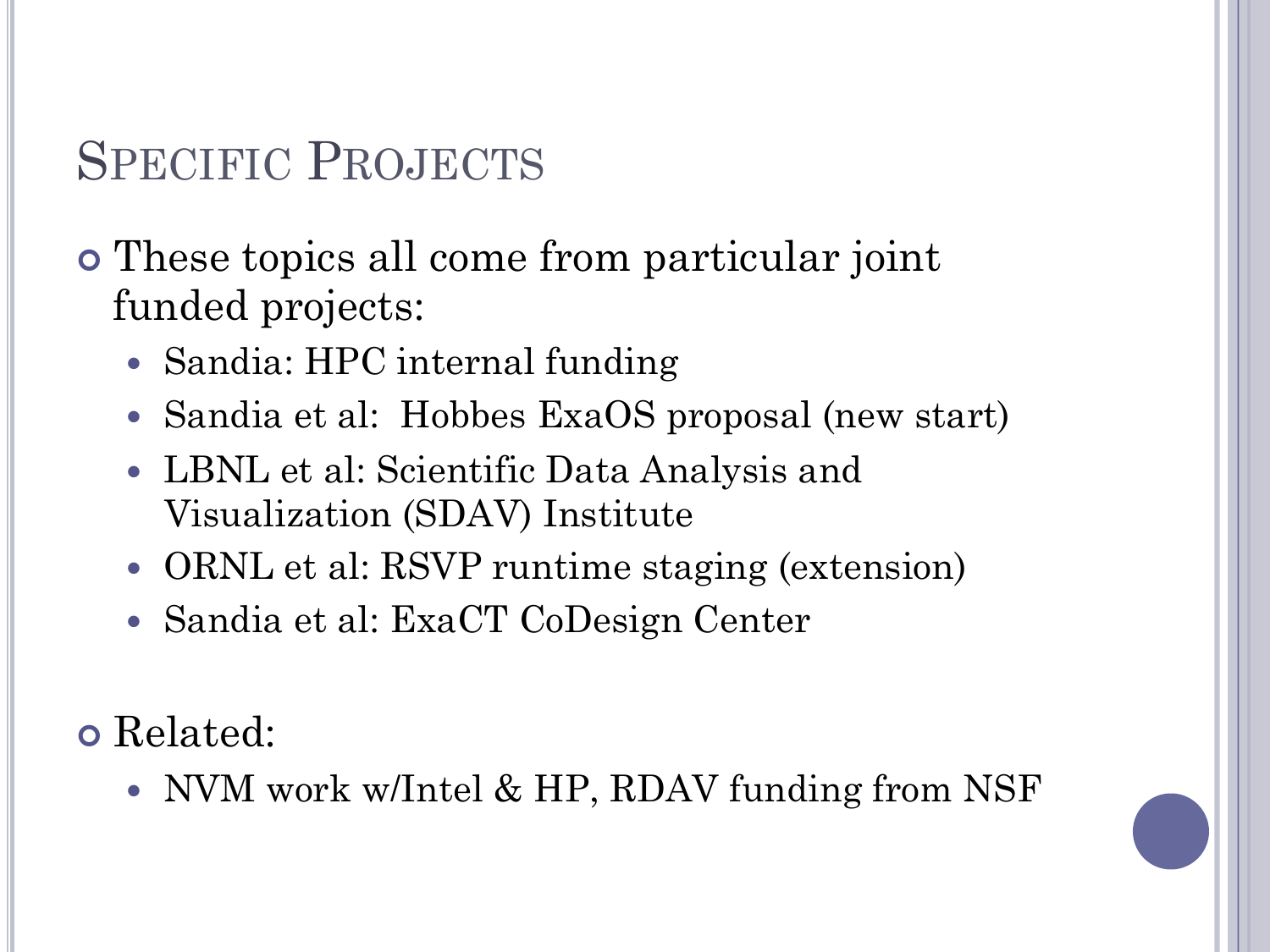### TECHNICAL COMPONENTS

¢ There are a couple of key threads that follow through multiple of the engagements

#### ¢ Careful Data Movement

- A lot has been invested recently in the integration effort with Sandia's NNTI transport level, which gives us an easy integration point with a large number of RDMA transports
- This extension has also allowed us to start in-lining the lock-free shared memory implementations first demonstrated in the GoldRush (Fang Zheng et al) paper
- Transactional support (Jai Dayal & Jay Lofstead) for tracking data and computation through in-memory workflows has also been a key component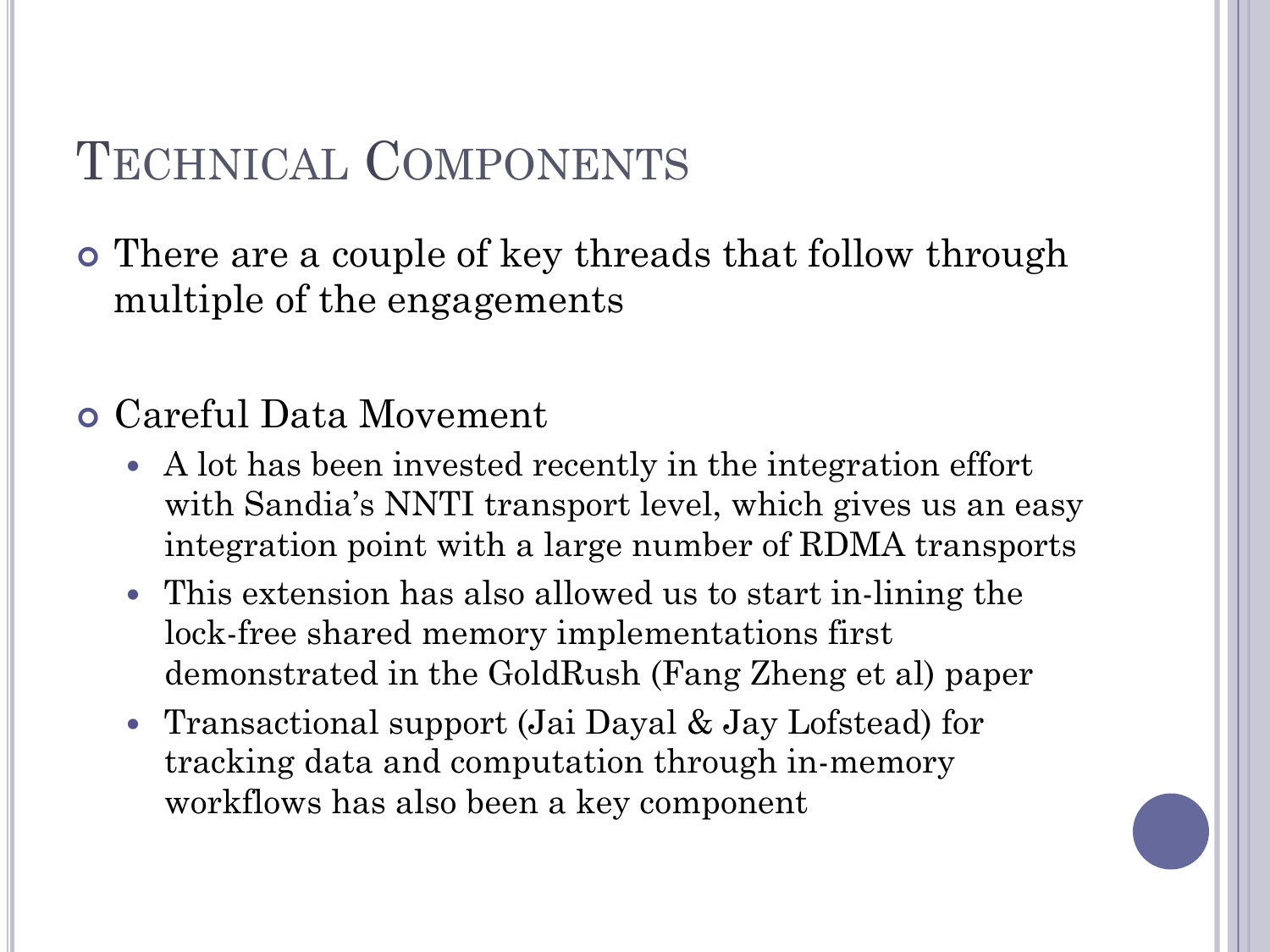## **STAGING**

- ¢ FlexPath innovations extending our ADIOS investment
	- FlexPath is our new software target for integrating all of the high performance messaging lessons that we've learned from the enterprise world into the HPC streaming data environment
	- Inherits NNTI, sockets, & shared memory from EVPath
	- Extensions
		- ¢ Dynamic overlays for streaming workflow support (Yanwei Zhang)
		- ¢ Containerized replicas of workflow stages for throughput management (Jai Dayal)
		- ¢ Self-monitoring for dynamic reprovisioning (Xuechen Zhang)
- ¢ Because of these runtime improvements, staging is a programming style, not an assumption on resources
	- Could use resources on the source node, on some other nodes, or a distant machine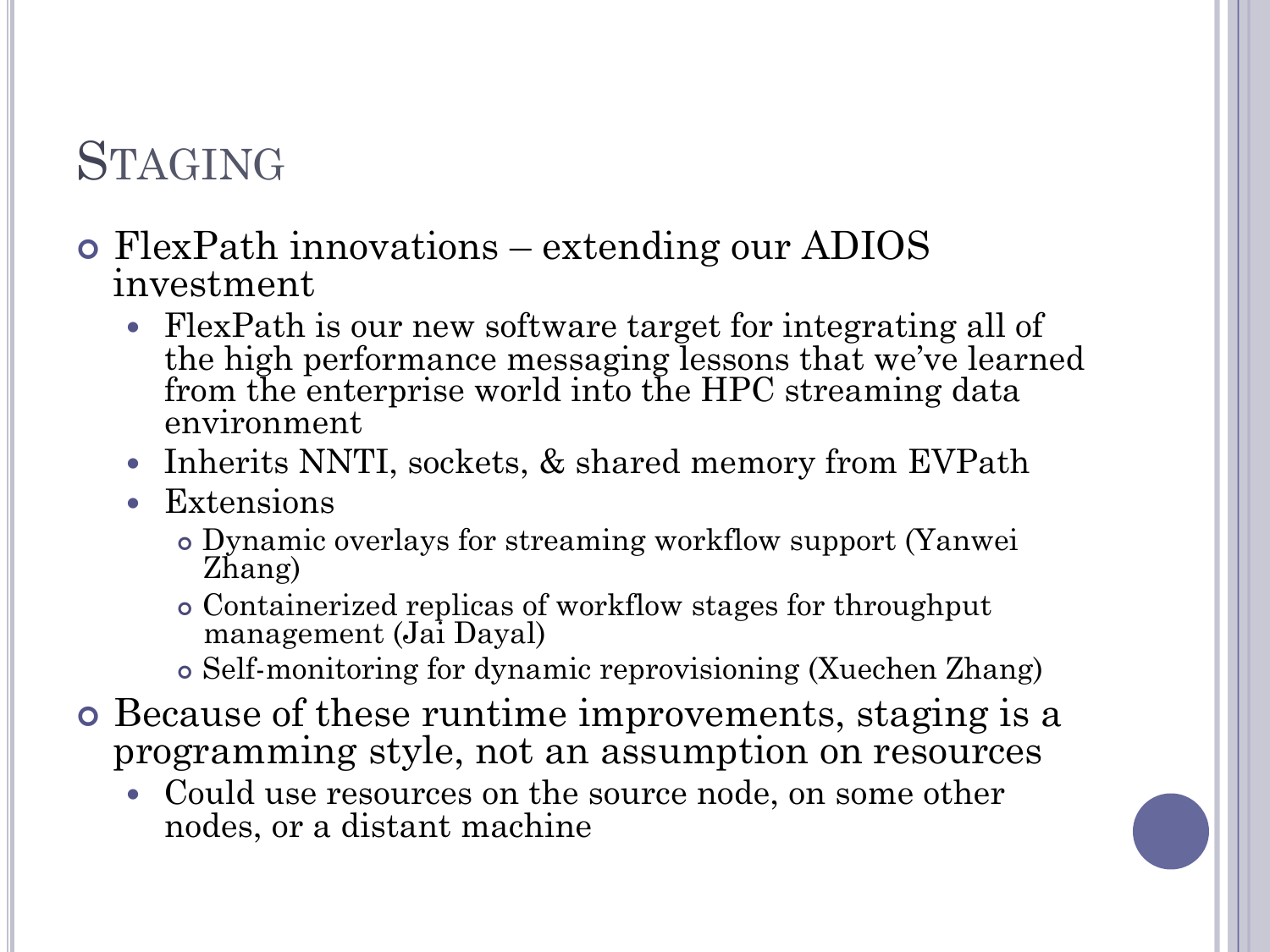# GOLDRUSH

#### ¢ Tie thread scheduling, NUMA memory placement, and in-situ analytics together



**Placement of simulation and in situ data** analytics on Smoky's 16-core compute **node.**



**Figure 8. Simulation and analytics** 

¢ Paper shows a performance improvement by tweaking the OpenMP runtime to allow coscheduling and placement of staging w/core algorithm.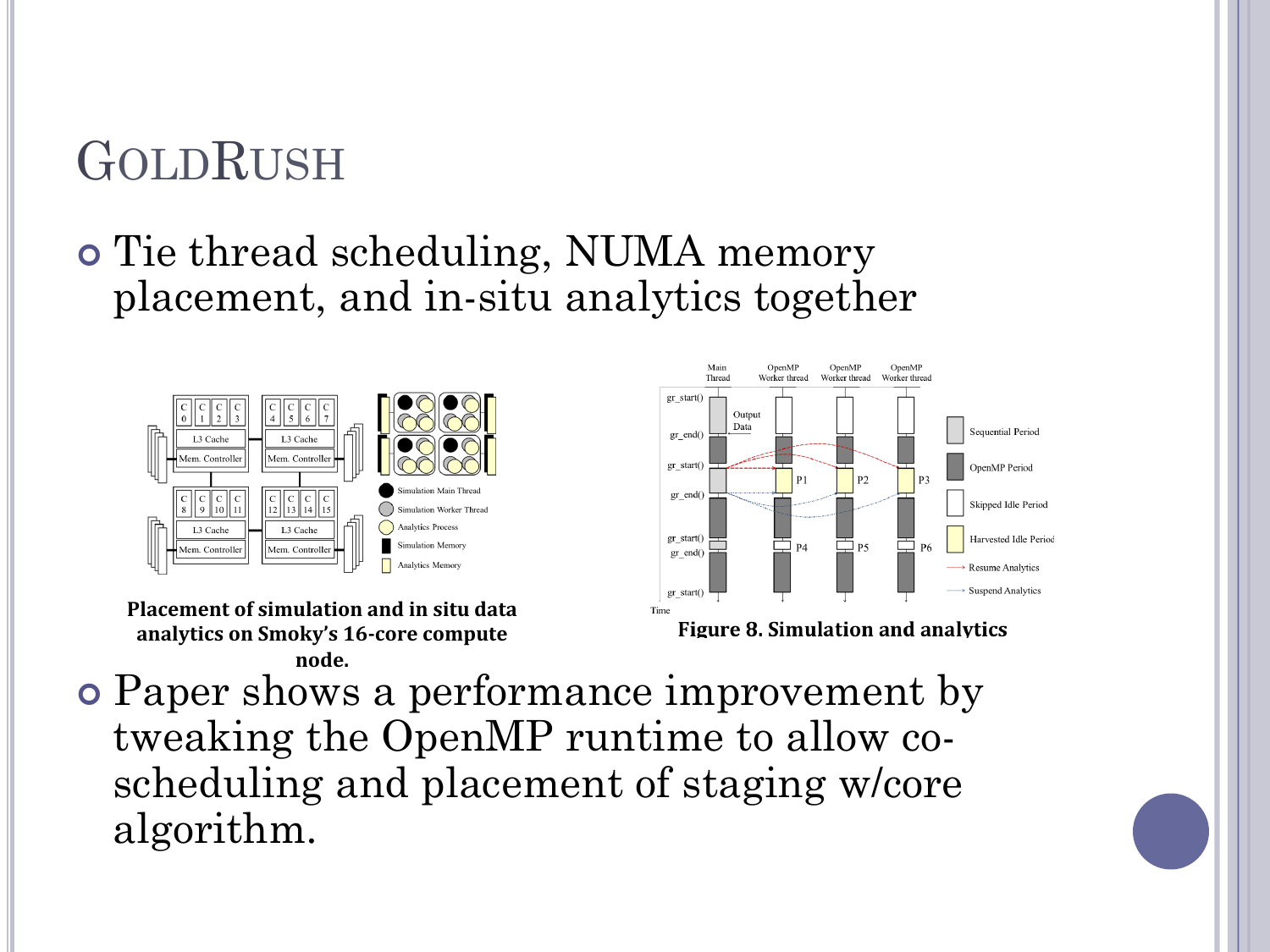## OS & NVM

¢ Much of this is covered elsewhere

¢ Shortly – deep memory hierarchy and performance differences associated with it have now (re-)opened a lot of research topics

¢ Look for forthcoming discussions in this area!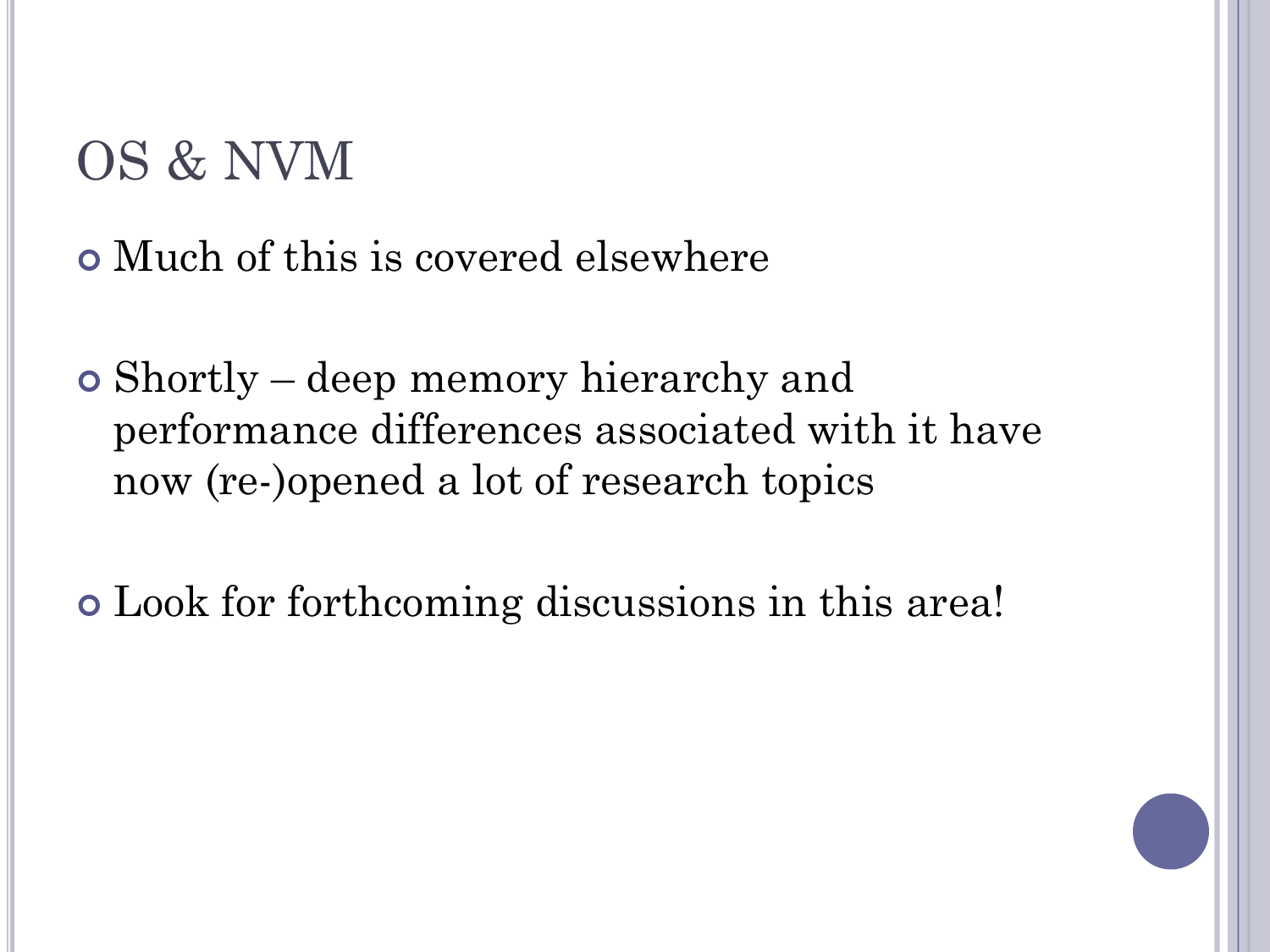### PROJECT ENGAGEMENTS

¢ In addition to the organizational contacts mentioned, there are numerous scientific engagements

- ¢ Astrophysics (Maya/Einstein's Toolkit)
- ¢ Fusion Science (XGC\*, GTS, Pixie3D, Experimental)
- ¢ Materials Science (LAMMPS, new engagements)
- ¢ Combustion Science (S3D, Experimental)

¢ Analytics & Visualization (multiple)